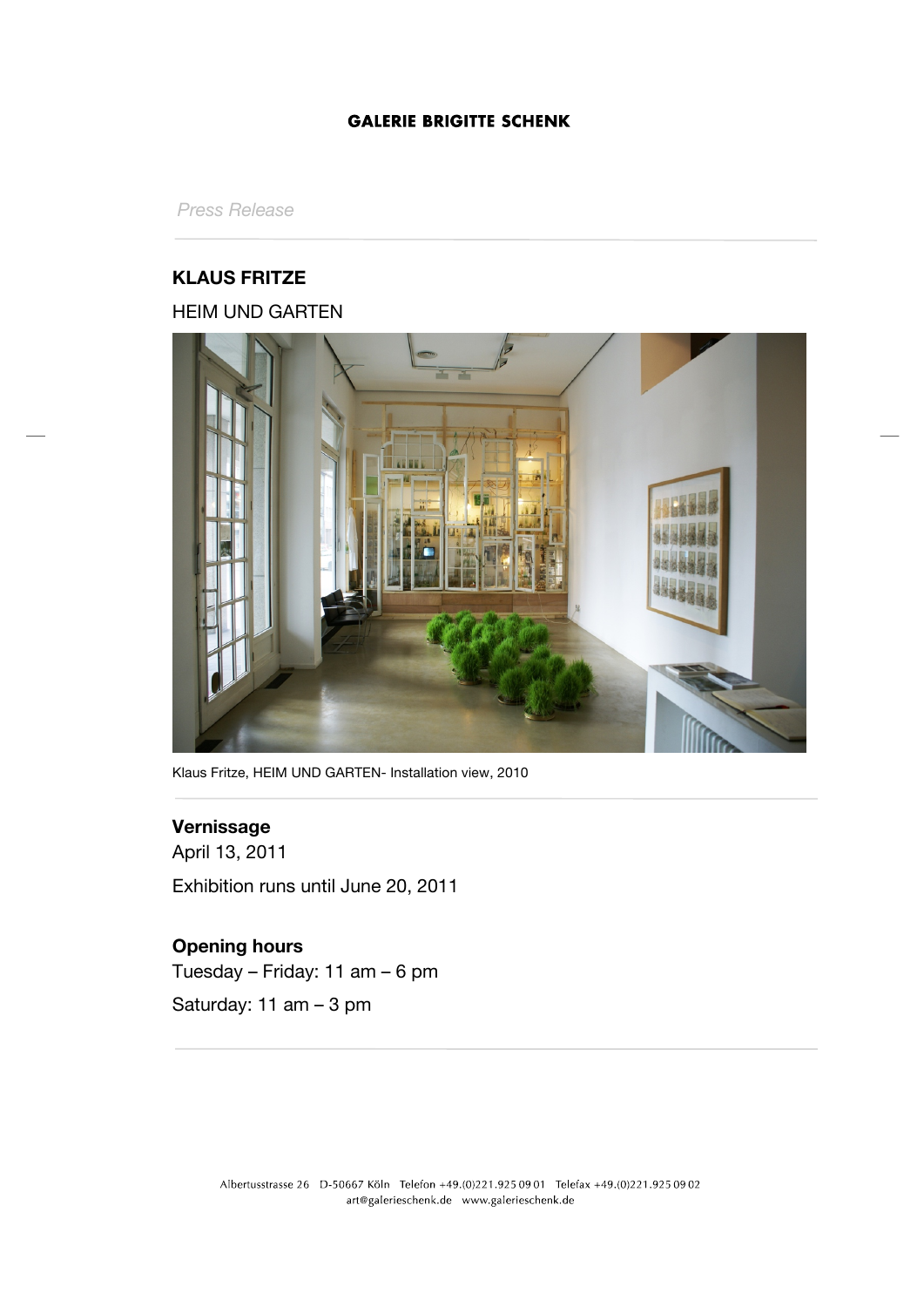### **GALERIE BRIGITTE SCHENK**

#### *English*

Klaus Fritze is a boundary crosser at the interfaces of art and science. He takes up methods and tools of scientific analysis, but radically shifts the context of the experiment and frees it perspectivally from every functional fixation. His installations resemble a laboratory for scientific experiments. Rows of test tubes and Mason jars are filled with various items and found objects, isolated for examination and systematized and categorized in accordance with similarities and differences. He thereby works not only in the seclusion of the exhibition room, but also, for example, in a greenhouse set up in a public park. Brought to the exhibition are not only the apparatus of his experimental designs, but also, starting from and determined by the designs, also the entire course of his experiments. Fritze himself uses the term "exposition" for this work method, in order to set it off from the one- dimensionality of the term "exhibition". He regards both himself and the framework of his artistic projects as an object of and even more as an impetus for public discussion.

His skepticism about his occupational as a research-oriented scientist and being a biologist in an artistic project with interdisciplinary ambitions fostered his decision to shift the framework from scientific to artistic work. From this experience developed his actions and field tests, whose course and result seem foreseeable for a biologist, but can definitely entail unexpected and astonishing developments from the perspective of the artist. The audience's confrontation with this staging and the conflicts thereby triggered are components of the project as a whole. Klaus Fritze also takes up timely topics, in particular from the context of genetic experiments or of day-to-day politics, but puts such a fine point on his experiments that they become absurd scenarios(...).

The creating and ordering of systems, the presentation of relations and derivations of regularities – these are genuinely scientific methods. By combining biological scientific systematics with artistic shaping procedures, Klaus Fritze launches a process of shifting whose goal and orientation cannot be clearly bounded and defined in advance. First, the point can be new parameters for art, setting ostensibly objective standards of value on the model of a humanistic universalism. Another possible perspective would be, to shift